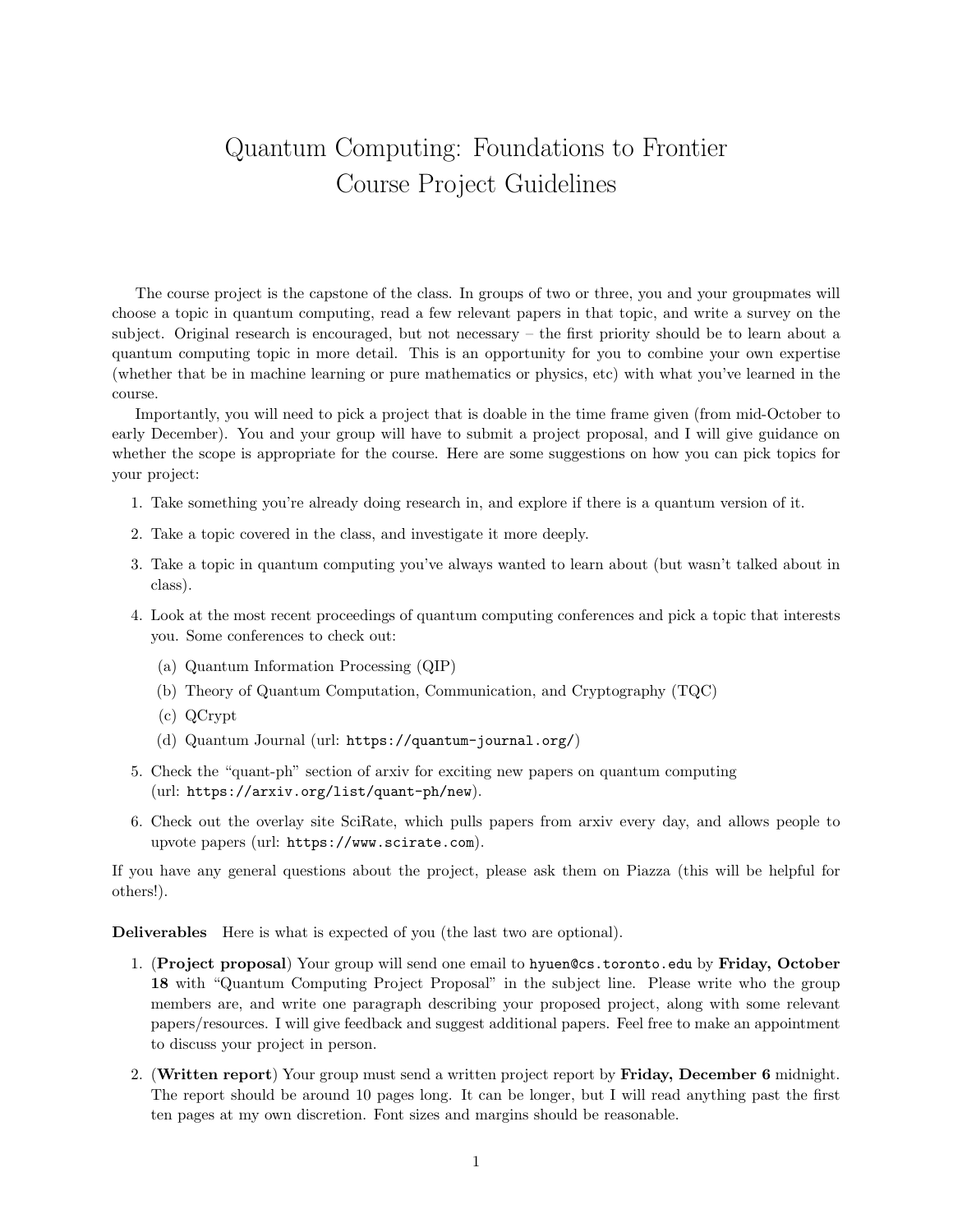- 3. (Online showcase) I plan to showcase the students project on the course homepage for other students and researchers to see what cool things you've done. Participation in the showcase is optional, and has no effect on your grade. Benefits: your project gets some publicity, and also the quantum computing community benefits from what you've learned!
- 4. (Publication) If your group has been able to carry out some original research (which would be fantastic!), and you're interested in publishing it more formally, I would be able to assist you with the process (which venues to publish in, ways to write up the result, etc).

The report Your report should be around 10 pages long. It should be written as an accessible, clear and informative survey on a frontier research topic for an audience whose background is that they have just taken CSC2451/MAT1751. Your survey should answer the following questions:

- 1. In concrete terms, what is the problem/topic you are writing about? This should take just one or two paragraphs.
- 2. Why is the topic interesting?
- 3. Why do people care about this topic?
- 4. What have people discovered about this topic? How do different results fit together?
- 5. What are open questions that people are actively investigating today?

Do not just copy and paste theorem statements and proofs from the papers verbatim. They should *summarize* the subject. Here are some examples of good project writeups from last year:

- <https://arxiv.org/pdf/1901.03186.pdf>
- <http://henryyuen.net/fall2018/projects/qchemistry.pdf>
- <http://henryyuen.net/fall2018/projects/simons.pdf>
- <http://henryyuen.net/fall2018/projects/clique.pdf>

Ideally, your topic should have at least  $3 - 5$  papers that you can read and synthesize into one project report.

Course project topics Here are some course project topic areas. This is by no means an exhaustive list; these are meant as sources of inspiration for your group. There are many more possible areas I could list – just ask me to see if a topic would be appropriate for the course project. If you're curious about specific references for any of these topics, write a message on Piazza and I will respond with pointers (this will help others as well).

- 1. Near-term quantum computing (simulating quantum circuits on classical computers, quantum supremacy results, variational eigensolvers, classical-quantum hybrid algorithms, quantum circuit compilation)
- 2. Quantum cryptography (Quantum money, Device-independent quantum cryptography, randomness expansion, Post-quantum cryptography (i.e. which classical encryption schemes should remain secure against quantum computers), homomorphic encryption).
- 3. Connections with quantum gravity/high-energy physics (Error-correcting codes and the AdS/CFT correspondence, possible resolutions to the blackhole firewall paradox, quantum chaos and scrambling)
- 4. Paradoxes in Quantum Mechanics (Wigner's friends, the Frauchiger-Renner paradox)
- 5. Testing and verification of quantum computers (Multiprover interactive proofs, single-prover protocols)